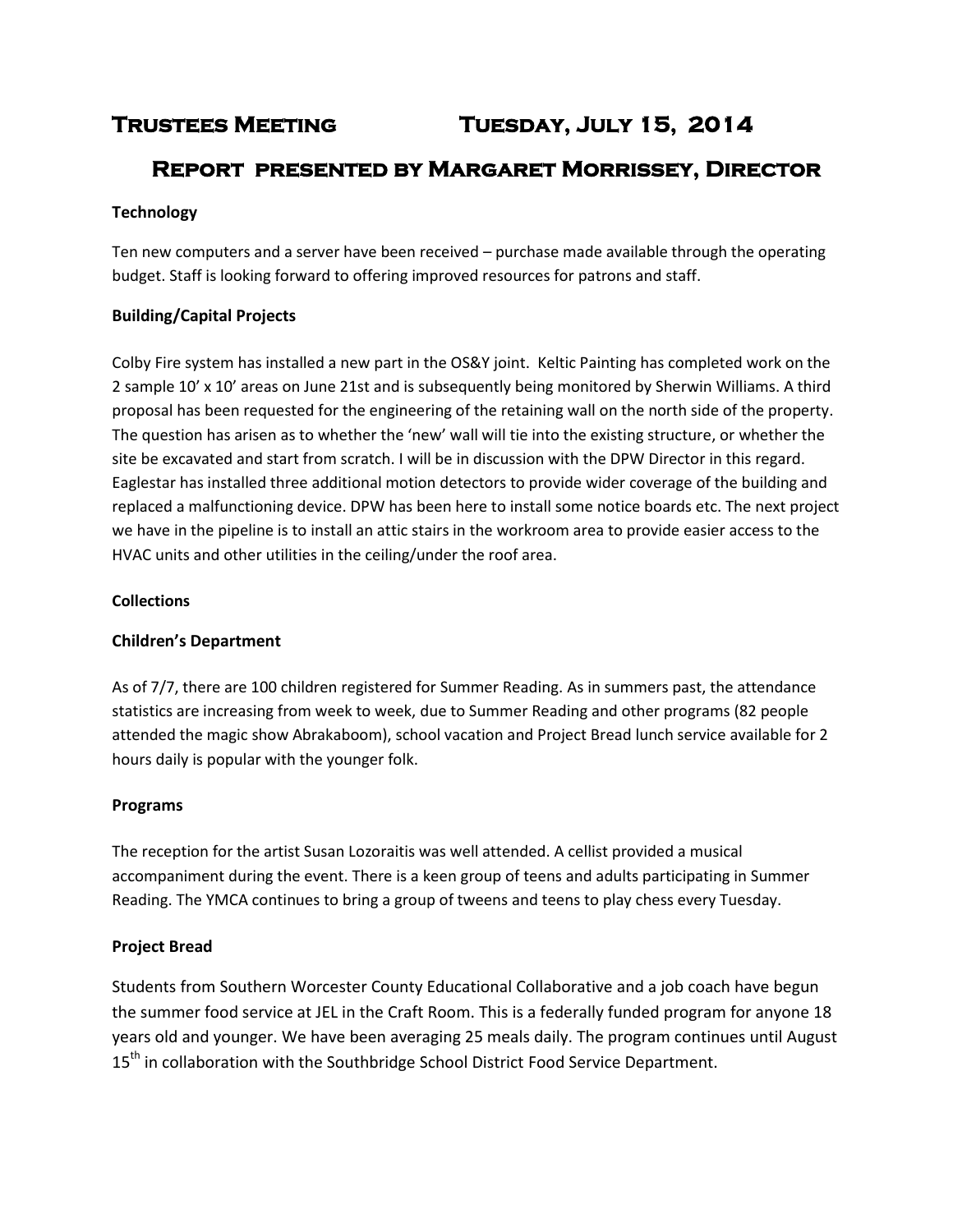#### **Media and Social Media**

The Southbridge Evening News continues to promote the events and highlight summer reading, in particular. There are 497 fans on Facebook. There are 1527people signed up to receive the monthly eNewsletter.

#### **Meetings/Outreach**

#### **Fiscal Year**

The FY 14 closed and a transfer allowed us to buy the additional computers and complete some maintenance on the building.

#### **FOJEL**

The 9<sup>th</sup> Annual Artful Friends exhibit is on display – patrons may purchase tickets at the Information Desk throughout the month, \$5 for 25 chances, the proceeds is used by the Friends to sponsor programs at JEL. At the request of FOJEL we are going to change around the location of the sale book carts on the lower level, in an attempt to promote the books and increase the sales. The Artful Friends concert on 6/5 featuring musicians Mark Mandiville and Rainne Richards was well received.

#### **Gifts**

### **Grants**

At the end of July, we will close out the first grant from the Olive I and Anthony A Borgatti with the American Poodles At Work program. The programs for the second bursary are still being organized. Most of the summer children's programs are funded by the Southbridge Cultural Council.

#### **Research**

I continue to work with a researcher to find information and an image of Maximilienne (Lienne) Tétrault – a French Canadian resident who was awarded a Ph.D from the Sorbonne in 1939. Thanks to the assistance of Blessed John Paul II newsletter we have reached some local family and are hopeful of some results.

#### **Town Manager**

At the department meeting this week, the leaders were asked to identify 3 issues in the community and in the individual department and discuss. I am working on these right now, based on the Master Plan and the JEL Long Range Plan.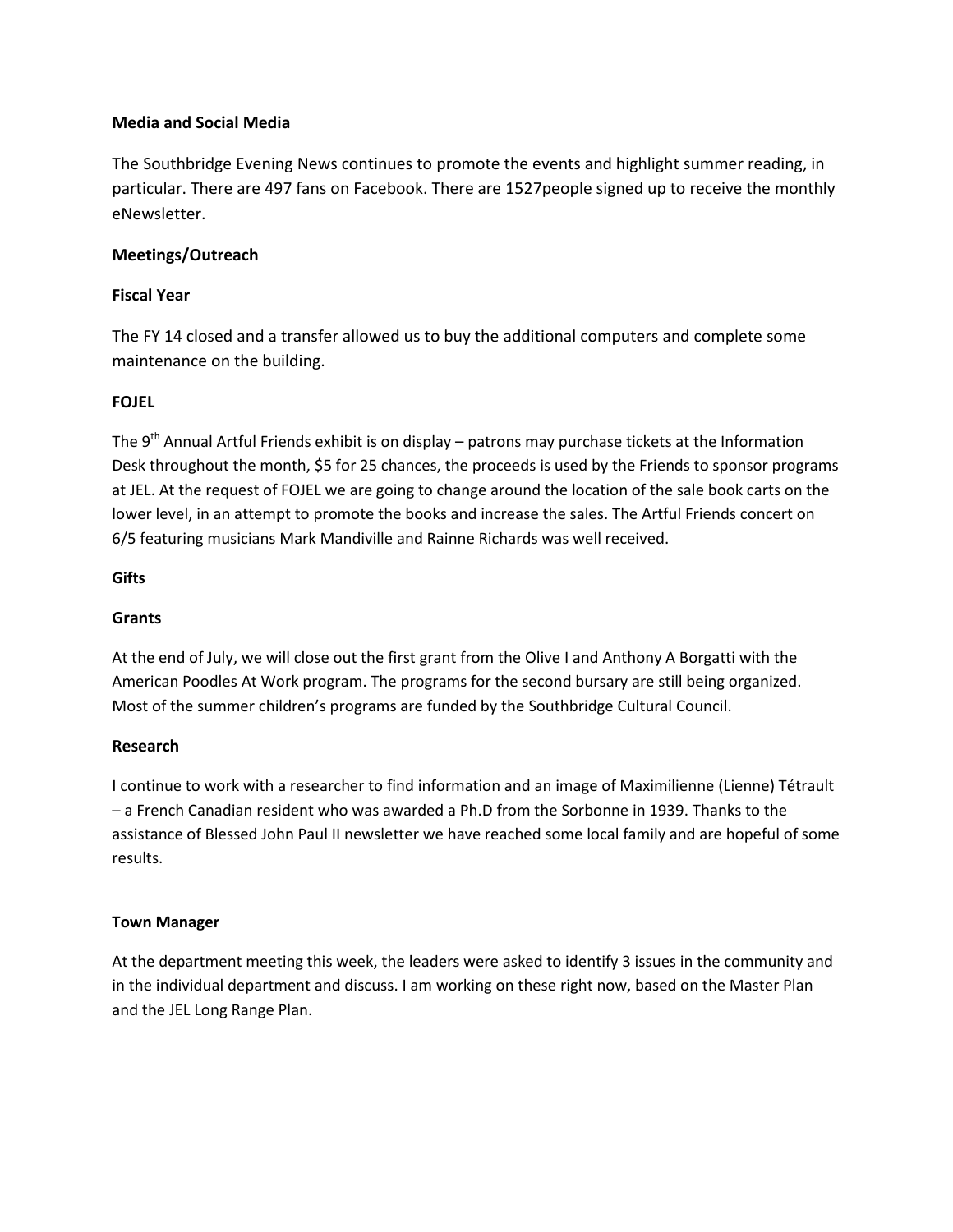#### **Trustees Appointments**

The vacancy on the Board of Trustees on the Town side has been posted on JEL website and within town.

#### **Volunteers/Tax Abatement**

Two high school student members of ASPIRA have started 18 volunteer hours each per week

#### **Centennial Events**

Dale LePage and James Downer gave a wonderful rendition from the Burt Bacharach Songbook and was presented as part of *Pride in Southbridge*.

| Month of July<br>Exhibit | <b>Botanical Art in Summer with</b><br>Susan Lozoraitis                                      | During Library Open<br><b>Hours</b> | Main Hall           |
|--------------------------|----------------------------------------------------------------------------------------------|-------------------------------------|---------------------|
| Monday 21                | Mousetrap Science with<br>Jungle Jim*                                                        | 6:30 p.m. $-7:30$ p.m.              | Children's Room     |
| Monday 21                | Friends of Jacob Edwards Library                                                             | 6 p.m.                              | Mills Room          |
| Monday 28                | American Poodles At Work#                                                                    | 6:30 p.m. $-7:30$ p.m.              | Children's Room     |
| Tuesday 15,22,29         | Knitting with Sonya                                                                          | $10:30$ a.m. $-12$ noon             | <b>Reading Room</b> |
| Tuesday 15,22,29         | Chess for Tweens and Teens with<br>the YMCA                                                  | $10 a.m. - noon$                    | Main Hall           |
| Tuesday 15,22,29         | Lego Club                                                                                    | 3 p.m. - 4:30 p.m.                  | Craft Room          |
| Tuesday 15               | <b>Board of Trustees</b>                                                                     | 12 noon                             | Mills Room          |
| Wednesday 16,23,30       | <b>Crafty Wednesdays</b>                                                                     | All Day                             | Children's Room     |
| Wednesday 16,23,30       | Super Kids                                                                                   | $10:30$ a.m. $-11:30$ a.m.          | Children's Room     |
| Thursday 17,24,31        | Lego Club                                                                                    | 3 p.m. - 4:30 p.m.                  | Craft Room          |
| Thursday 17              | Give My Regards to Broadway -<br>Concert by CJMusic<br>JEL 100 <sup>th</sup> Event           | 6:30 p.m. $-7:30$ p.m.              | <b>Reading Room</b> |
| Thursday 24              | Jared Demick will present poems<br>from his collection The Hunger in<br>Our Eyes - JEL 100th | 6:30 p.m. $-7:30$ p.m.              |                     |
| Thursday 31              | Who's Tracking You Online with<br>Greg Page - JEL 100 <sup>th</sup> Event                    | 3 p.m. - 4 p.m.                     | <b>Reading Room</b> |
| Friday 18,25             | <b>Baby Time</b>                                                                             | $10:30$ a.m. $-11:30$ a.m.          | Craft Room          |